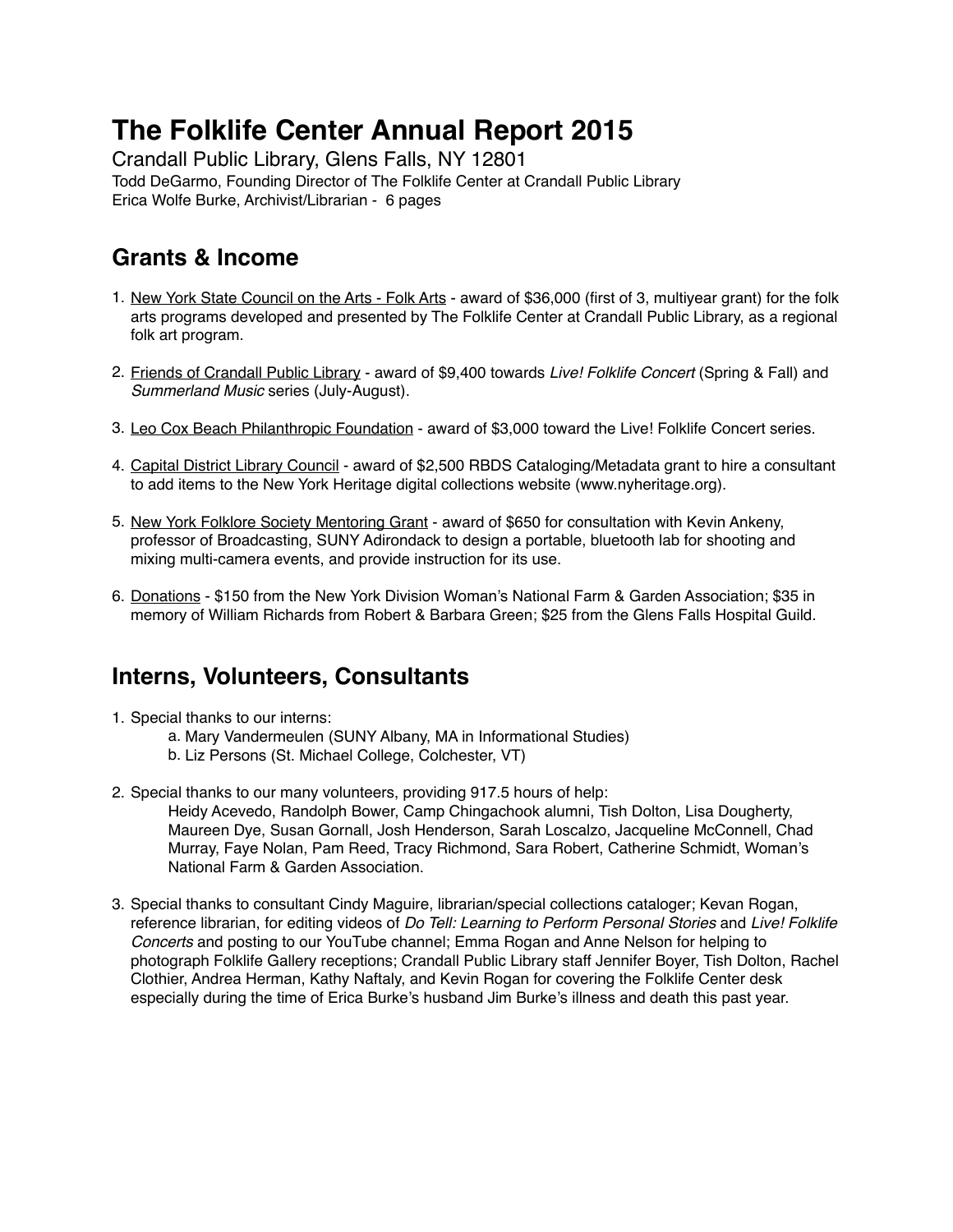## **Archives & Special Collections**

**1. Reading Room:** 2,490 patrons using 5481 items

**a.** Open Monday-Friday 10-12, 1-4, Tuesday 5-8; Friends Book Sale Saturdays

#### 2. **Special Publicity**

- a. TV News 10 ABC: Mark Baker's segment on *Look Magazine: Glens Falls Hometown USA Collection* aired May 4th on Fox News at 10 pm and TV News 10 ABC at 11 pm.
- b. Upstate Scavenger Hunt: our *Day of the Dead Sculpture: Skeleton Bicyclist* by Aurelia Fernandez Marure from the Folk Art Collection was featured by online editor Doug Kruse for this new feature in the Post-Star, Glens Falls, NY, September 10, 2015, p. C1.
- c. Warren County Memories: The Folklife Center, Chapman Historical Museum and others providing historical photographs for this new book published by the *Post-Star* in December 2015.

#### 3. **New Collections**

- a. Holden Reference Book Collection: 495 new titles on Polaris catalog.
- b. Serials
	- i. New York Folklore Quarterly missing issues from Galway Public Library.
	- ii. Queensbury High School Yearbooks (9) donated by Joan Aldrous.
	- iii. The Morning Star, Glens Falls, NY (3 issues) donated by Paul McCarty.
	- iv. Sanford Street School Yearbooks (10 years) donated by the Friends of CPL.
	- v. In addition to our regular titles.
- c. Manuscript Collections
	- i. Adirondack Red Wings Collection (4 cubic feet), donated by Lillian Beswick.
	- ii. Annual Cambridge Invitational Predicted Log Race 1966-1976 copy of scrapbook kept by founder Carleton Foster, Cambridge, NY.
	- iii. Book of Sewing Lessons completed by Dorothy Shapiro, donated by Sandy Phillips.
	- iv. Children's Committee of Warren County Archives additions.
	- v. Crandall Trust Archives additions
	- vi. Glens Falls High School Diploma 1925 of Ralph Doray, donated by William Smith and Nancy LaFave.
	- vii. Glens Falls Machine Works Business Records (16 boxes), donated by Carol Mullen.
	- viii. Lease/Deed, 1 January 1798 James Caldwell to Enoch Phillips, donated by Minnie Bolster, Saratoga Springs, NY.
	- ix. Wings Falls Quilters Guild Archives additions
- d. Photographs, Postcards, other Images
	- i. Annual Cambridge Invitational Predicted Log Race, scans of slides (1970-1971) taken by Christopher Pearce, Shushan, NY.
	- ii. Postcards of southern Washington County, NY (Lauderdale, Hedges Lake, Shushan, etc), 408 images donated by Tim and Patty Burch, Albany, NY.
	- iii. Addy & Will Csaplar Lake George Collection additions.
- e. Folk Art Collections
	- i. African household baskets (4 Lozi of Zambia, 1 Congo) donated by Donald Sevitts, Saratoga Springs, NY
	- ii. Wool sculpture, *Little One*, by Sharon Hanehan.
	- iii. Decoys (1 decorative Mallad Preener, 1 hunting Merganzer) by Steven Jay Sanford.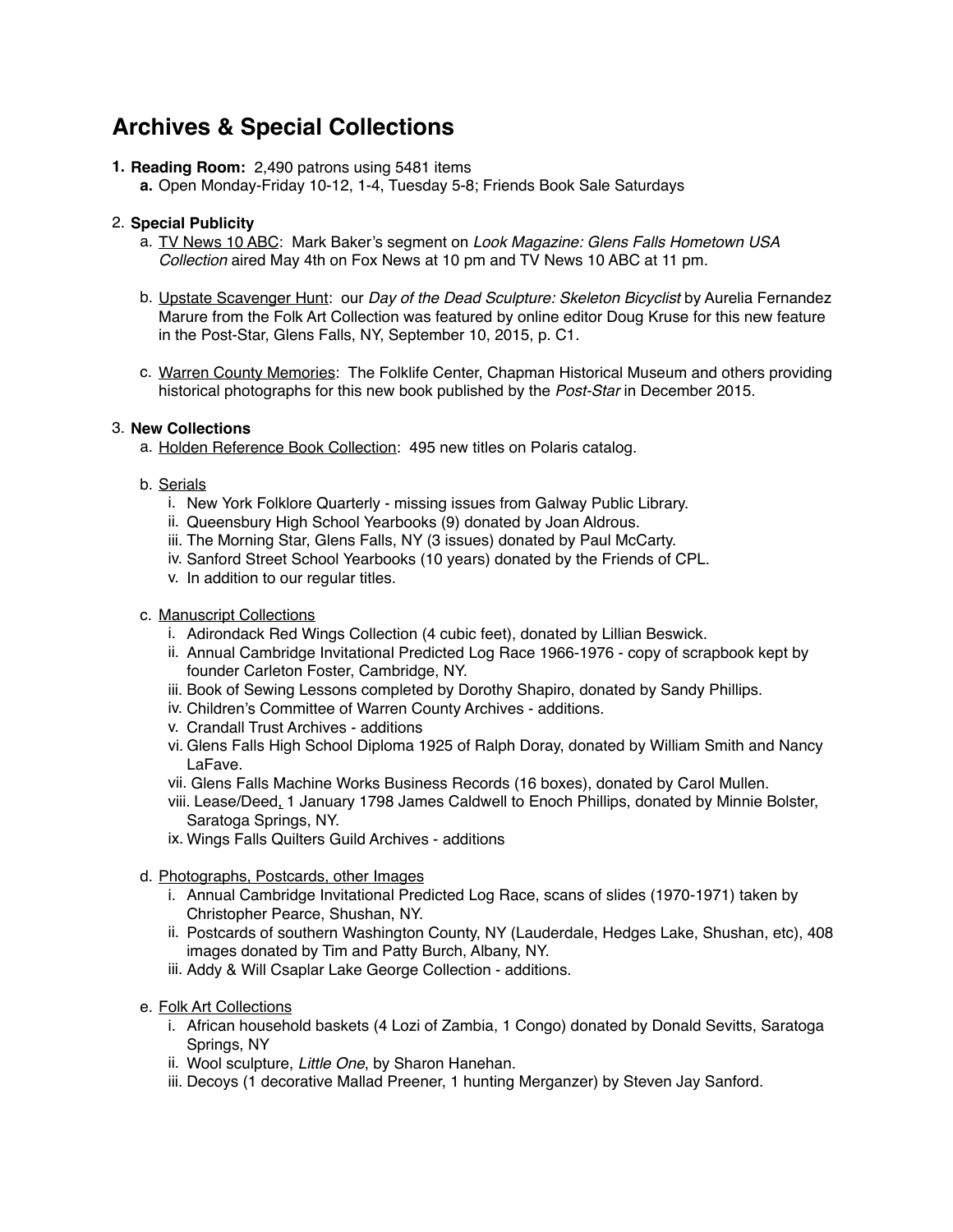- iv. Dolls, assemblages, paintings by Caroline Hooke (1921-2015) donated by Ruth Barngrove Sauer.
- f. Art & Objects Collections
	- i. Stephen Alcorn, Cambridge, NY entire collection of his 92 original, large format relief-block prints, created for the award-winning anthologies, *Abraham Lincoln: In His Own Words* (1994) and *Frederick Douglass: In His Own Words* (1995).
	- ii. *The Star Gazers*, a poem by Richard Carella, #9 of 30 singed copies printed for Weathered Orb Press by Robert Walp, Chester Creek Press, Chestertown, NY.
	- iii. Windfield Design architectural models of Glens Falls landmarks (22 pieces) donated by Michael Cleary.
	- iv. Salem Pop-Up Project, featuring the handmade pop-up book, *The ??? Book*, North Main Gallery, Salem NY (2011), by instructors Ed Hutchins and Ruth Sauer, and other pop-up materials, donated by Ruth Barngrove Sauer.
	- v. Indian Camps & Upstate Tourism Collection Peter Kaulfuss (1841-1927) engraved tourist glass (15 pieces), Saratoga Springs, purchased from Minnie Bolster, Saratoga Springs, NY
	- vi. Indian Camps & Upstate Tourism Collection Indian Camp beadwork (7 pieces), Saratoga Springs, purchased from Minnie Bolster, Saratoga Springs, NY.
	- vii. Charles Evans Hughes Collection: various items donated by Maury Thompson.

#### 4. **Collection Management**

- a. Permanent Serials: CDLC grant to add these collections to the Polaris online catalogue
- b. 1860 Smith Map of New York State: conservation treatment & presentation framing.
- c. NYS Vital Record Indexes: updates from NYS Archives & Department of Health.
- d. Folk Music Libraries: ongoing digitization of albums for patron access at iTunes stations.
- e. Crandall Public Library Archives: additions.
- f. Csaplar Silver Bay Collection & additions to Lake George collection: appraisal by Henry Caldwell and ongoing item-level inventory into FileMaker Pro database.
- g. Camp Chingachook Archives: 5-year deposit being processed by CC alumni.
- h. Manuscript Collections: new collections processed, inventories and described.
- i. Vertical Files (Glens Falls/Queensbury, Regional, Biographical): filing/preservation copying
- j. Live! Folklife Concerts & Do Tell uploaded to YouTube (The Folklife Center at CPL).

### **Folklife Gallery**

- 1. **Battenkill Inspired** a new exhibition curated by Todd DeGarmo, showcasing the works of over 25 artists (featuring paintings, art prints, photography, magazine cover art, hand-tied fishing flies, hunting and decorative decoys, a boat, jewelry, dolls, sculptures, a bridge model), and many historic iamges and artifacts loaned by historical societies and private collections, on display from January to June 30, 2015. In addition, Washington County Tourism is coordinating the publicity for organizations hosting their own events within the theme, *Battenkill Inspired*, including the Battenkill Conservancy, Battenkill Kitchen, SAW (Salem Art Works), Georgi Museum, and Gardenworks.
	- a. Reception on Thursday, March 12, 5 to 7 pm, 200 attendees.
	- b. Lecture series see Battenkill Lectures below under Cultural Programs.
- 2. **A Transitional Interpretation: American Roots Music By Five Photographers** -an original Folklife Gallery exhibition on display September to December 31, 2015. Guest curator Andrzej "Andre" Pilarczyk and his colleagues (Joseph Deuel, Enid Farber, Bryan Lasky, Lawrence White) provide an insider's view of the dramatic worlds of live music performance. Also includes displays by 5 important performance venues (Caffe Lena, The Egg, WAMC's The Linda, Old Songs, Exit 97.7 WEXT), misc. music memorabilia, and a free, 24-page catalog.
	- a. Reception on Saturday, September 19, 4 to 7 pm with over 150 attending.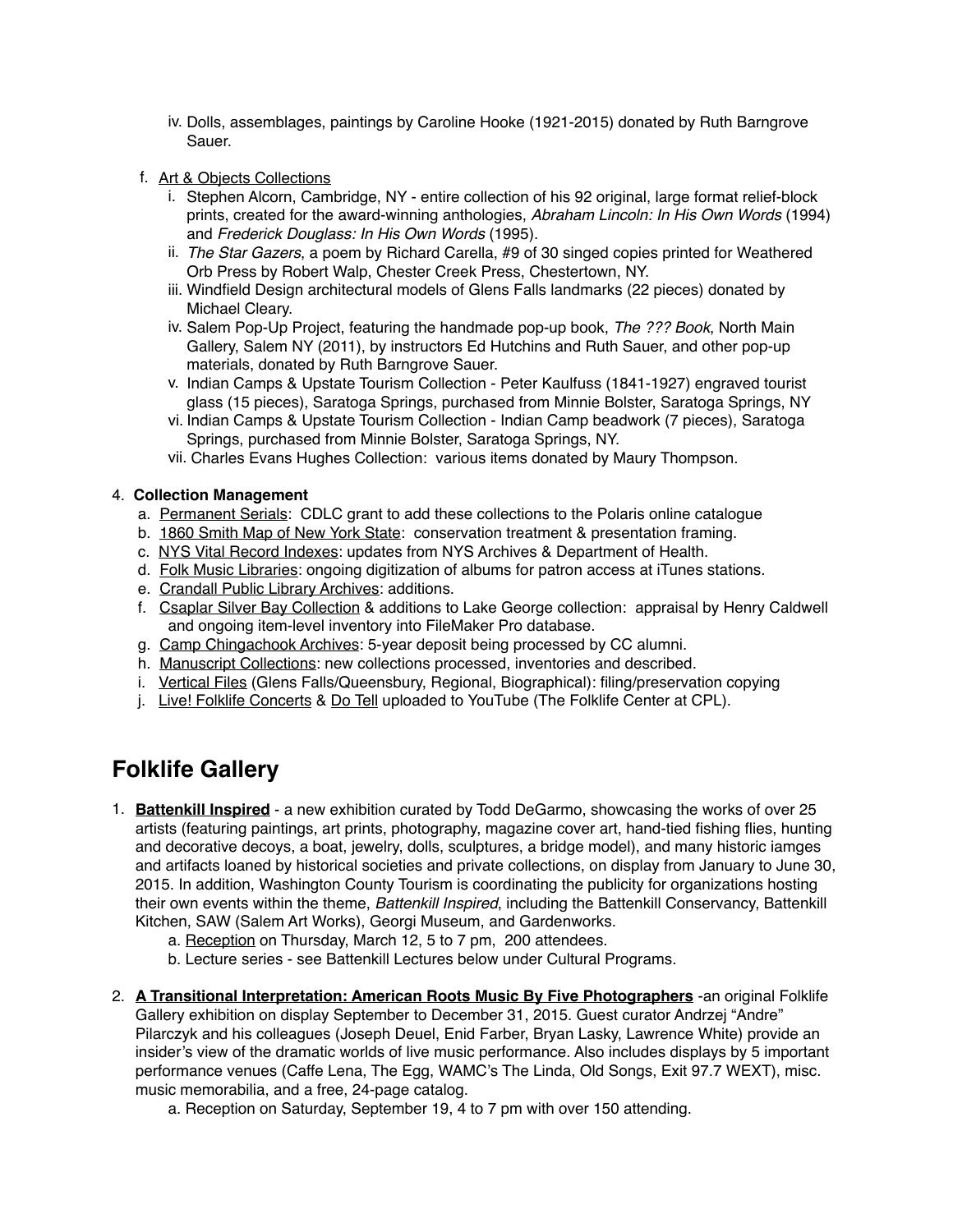### **Cultural Programs (music, storytelling, workshops, presentations)**

- 1. **Guess What I Collect**: kids workshop on curating their own collections to be displayed at the Library, co-hosted by the Children's Department, February 19. After some 15 years, this program has been taken over entirely by the Children's Department.
- 2. **Live! Folklife Concert Series**, the Spring series featured 12 live concerts, free to the public, thanks to funding from the Friends of Crandall Public Library and the New York State Council on the Arts. All are on Thursdays 7 to 9 pm (doors open 6:30) in the Community Room with portable stage & sound system, digital video recorded for the archives with a song or 2 posted to our YouTube channel, *The Folklife Center at Crandall Public Library*:
	- a. March 12 Hot Club of Saratoga 170 attendees.
	- b. March 19 Phil Henry with Gary Moon 112 attendees.
	- c. March 26 Amy Gallatin & Stillwaters 120 attendees.
	- d. April 9 Wooden Dinosaur 133 attendees.
	- e. April 16 Honey Dewdrops 123 attendees.
	- f. April 23 Emerald Rae Trio 155 attendees.
	- g. May 7 Maire Ni Chathasaish & Chris Newman 110 attendees.
	- h. May 14 Hill Hollow Band 125 attendees.
	- i. May 21 DuPont Brothers 102 attendees.
	- j. June 4 Bob Warren Trio 105 attendees.
	- k. June 18 Cuddle Magic 123 attendees.
	- l. June 25 Dennis Stroughmatt et l'Espirit Creole 110 attendees.
- 3. **Warren County Historical Society**: Erica Wolfe Burke presented the illustrated talk, Researching the Feeder Canal at Glens Falls City Hall on March 18 to 75 attendees.
- 4. **Battenkill Lectures**: a free series of presentations April to June supporting our new exhibition, *Battenkill Inspired*, scheduled April to June at the Library (CPL) with some repeated at the Salem Courthouse Community Center:
	- a. April 20 (CPL) The Covered Bridges of Washington County, by Robert McIntosh, 48 attendees.
	- b. May 11 (CPL) Beginning Ornithology by Stephen Jay Sanford, 42 attendees.
	- c. May 13 (Salem) The Covered Bridges of Washington County, by Robert McIntosh, 48 attendees.
	- d. May 20 (Salem) Beginning Ornithology by Stephen Jay Sanford, 22 attendees.
	- e. June 1 (CPL) Teaching Trout to Talk by Stuart Bartow, 15 attendees.
	- f. June 3 (Salem) Batten Kill: History of Fly Fishing by Cathi Comar, 24 attendees.
	- g. June 8 (CPL) Batten Kill: History of Fly Fishing by Cathi Comar, 27 attendees.
	- h. June 10 (CPL) Teaching Trout to Talk by Stuart Bartow, 16 attendees.
- 5. **Summertime Music Society** the fourth year of a 3-part indoor chamber music series presented free to the public on Thursdays at 7 pm (doors open 6:30), curated by Summerland Music Society's Carol Minor and Christopher Bush, and presented in partnership with the Folklife Center, and funded in part by Friends of Crandall Public Library:
	- a. July 16: *Safety Last* (Cary Brown, piano)- Experience this hilarious and influential 1923 silent film starring comedian Harold Lloyd win improvised piano accompaniment - audience 75.
	- b. July 30: *NYCounterpoint: Andy Warhol & the Downtown Music Scene* (Stephen Drury, piano; Christopher Bush, clarinet; Erin Coe, director of the Hyde Museum) - Art and music collide in this exploration of music by groundbreaking composers who, like Andy Warhol, lived and worked in New York City during the second helf of the 20th century. Work of John Cage, Steve Reich, Julia Wolfe and more - audience 73.
	- c. August 13: *Song of Love: The Schumanns and Brahms*, (Anastasia Robinson, piano; Charlie Powers, cello; Christopher Bush, clarinet; Carol Minor, piano; Hillary Parker) - The complicated relationship between three celebrated musicians of the Romantic ear comes to life - audience 94.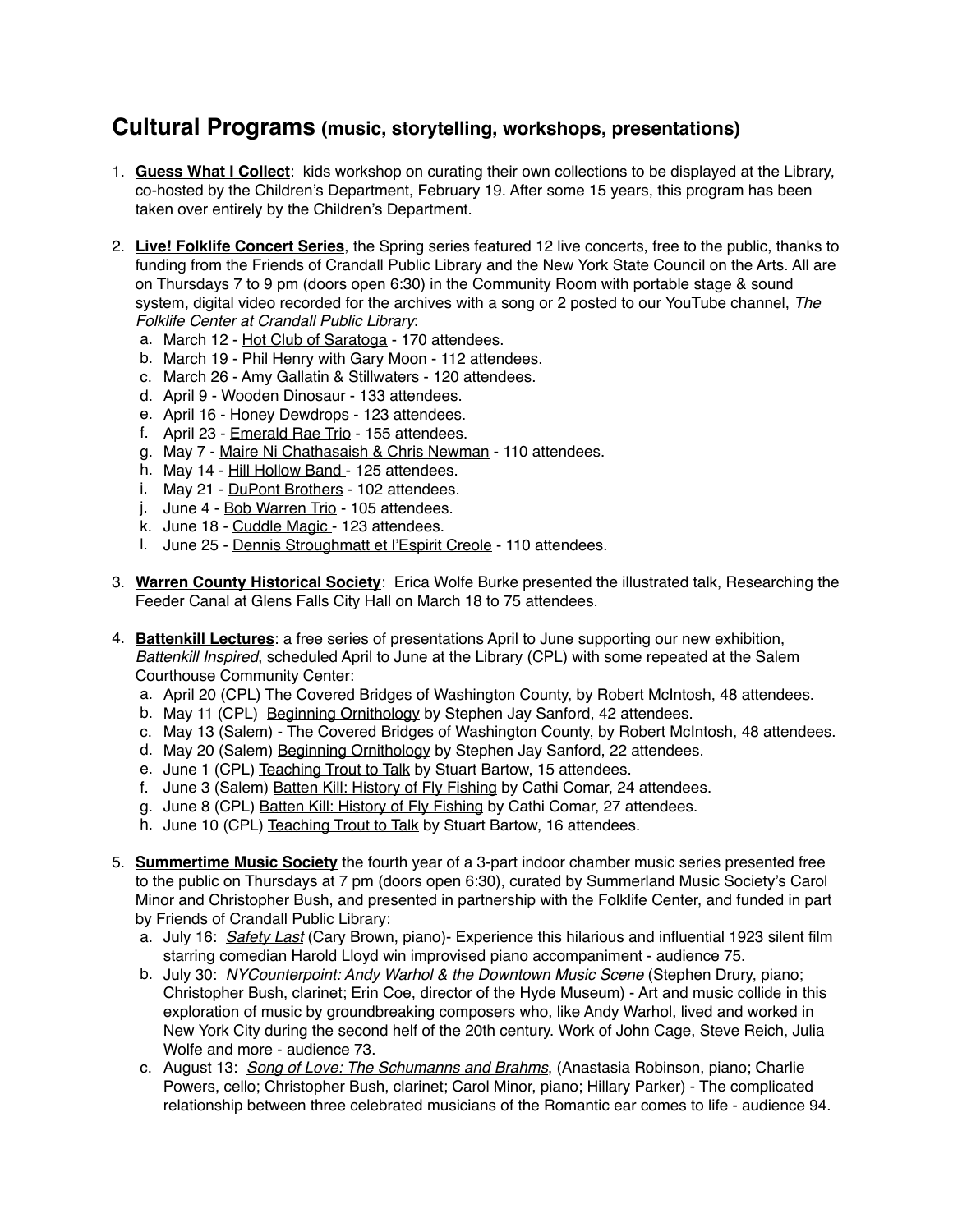- 6. **Live! Folklife Concert Series**: the Fall series featured 6 live concerts, free to the public, thanks to funding from the Friends of Crandall Public Library and the New York State Council on the Arts. All are on Thursdays 7 to 9 pm (doors open 6:30) in the Community Room with portable stage & sound system, digital video recorded for the archives with a song or 2 posted to our YouTube channel, *The Folklife Center at Crandall Public Library*:
	- a. September 17 Annie & the Hedonists 170 attendees.
	- b. September 24 Dick Hensold 118 attendees.
	- c. October 8 The North & South Dakotas 160 attendees.
	- d. October 15 Twangtown Paramours 105 attendees.
	- e. October 22 Low Lily 167 attendees.
	- f. October 29 The Ramblin' Jug Stompers with Jill Hughes 174 attendees.
- 7. **Meet the Author**: Marika McCoola & her new graphic novel, *Baba Yaga's Assistant* on Thursday, October 1 in the Folklife Gallery, selling 32 books with 68 attendees.
- 8. **Do Tell: Learning to Perform Personal Stories**: free 4- part workshop series taught by storytellers/ educators Margaret French and Betty Cassidy. Participants met Mondays (October 26, November 2, 9, 16) from 6:30 to 8:30 pm and had their final performance digital video recorded and published on a DVD and our YouTube channel, *The Folklife Center at Crandall Public Library*.
- 9. **Winter Bluegrass Jam**: a new musical series for pickers and listeners alike, hosted by Alan Epstein, sponsored by the Folklife Center on the first Thursdays of the winter months (December, January, February), first session December 3, with an attendance of 15 musicians & 35 listeners.
- 10. **Family History One-to-One**: monthly (3rd Wednesday) drop-in personalized help in the Folklife Center with volunteer genealogist Lisa Dougherty, December 16, 10-noon.
- 11. **Tours** as requested: March 24, Tri-County Adult Day Care (10); May 22, Granville 3rd Graders (110 attendees); June 11, Primetimers Salem seniors (15).

### **Professional Training & Participation**

- 1. The Folklife Center is featured in *Path Through History*, a statewide tourism promotion through a website, calendar, and roadside signage - [www.paththroughhistory.ny.gov](http://www.paththroughhistory.ny.gov).
- 2. The Folklife Center is a featured contributor to the *New York Heritage Digital Collections* [www.nyheritage.org,](http://www.nyheritage.org) with a link to the Digital Public Library of America
- 3. DeGarmo is the acquisitions editor for *Voices: Journal of New York Folklore*, a membership magazine published twice a year by the New York Folklore Society.
- 4. The Folklife Center was featured in the new book, *Archives Alive! Expanding Engagement with Public Library Archives and Special Collections* by Diantha Dow Schull (Chicago, IL: ALA Press, 2015) specifically in the chapters on unique institutional models, and collaborations with community organizations.
- 5. DeGarmo participated in the Library's Management retreats on January 8 & March 18.
- 6. DeGarmo was a guest at the reception at the Hyde Art Collection Museum's new exhibition, *Wild Nature* on January 17.